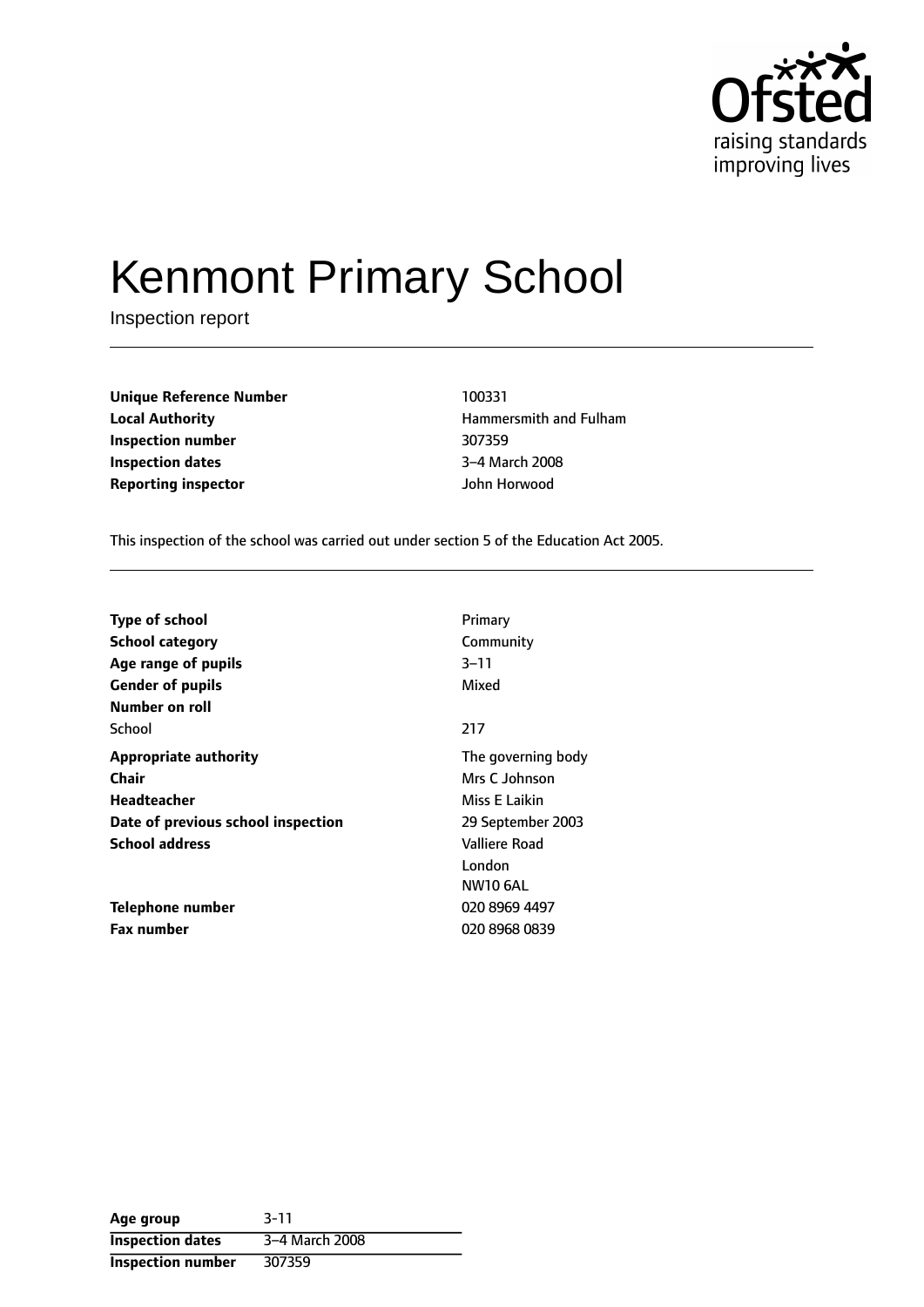.

© Crown copyright 2008

#### Website: www.ofsted.gov.uk

This document may be reproduced in whole or in part for non-commercial educational purposes, provided that the information quoted is reproduced without adaptation and the source and date of publication are stated.

Further copies of this report are obtainable from the school. Under the Education Act 2005, the school must provide a copy of this report free of charge to certain categories of people. A charge not exceeding the full cost of reproduction may be made for any other copies supplied.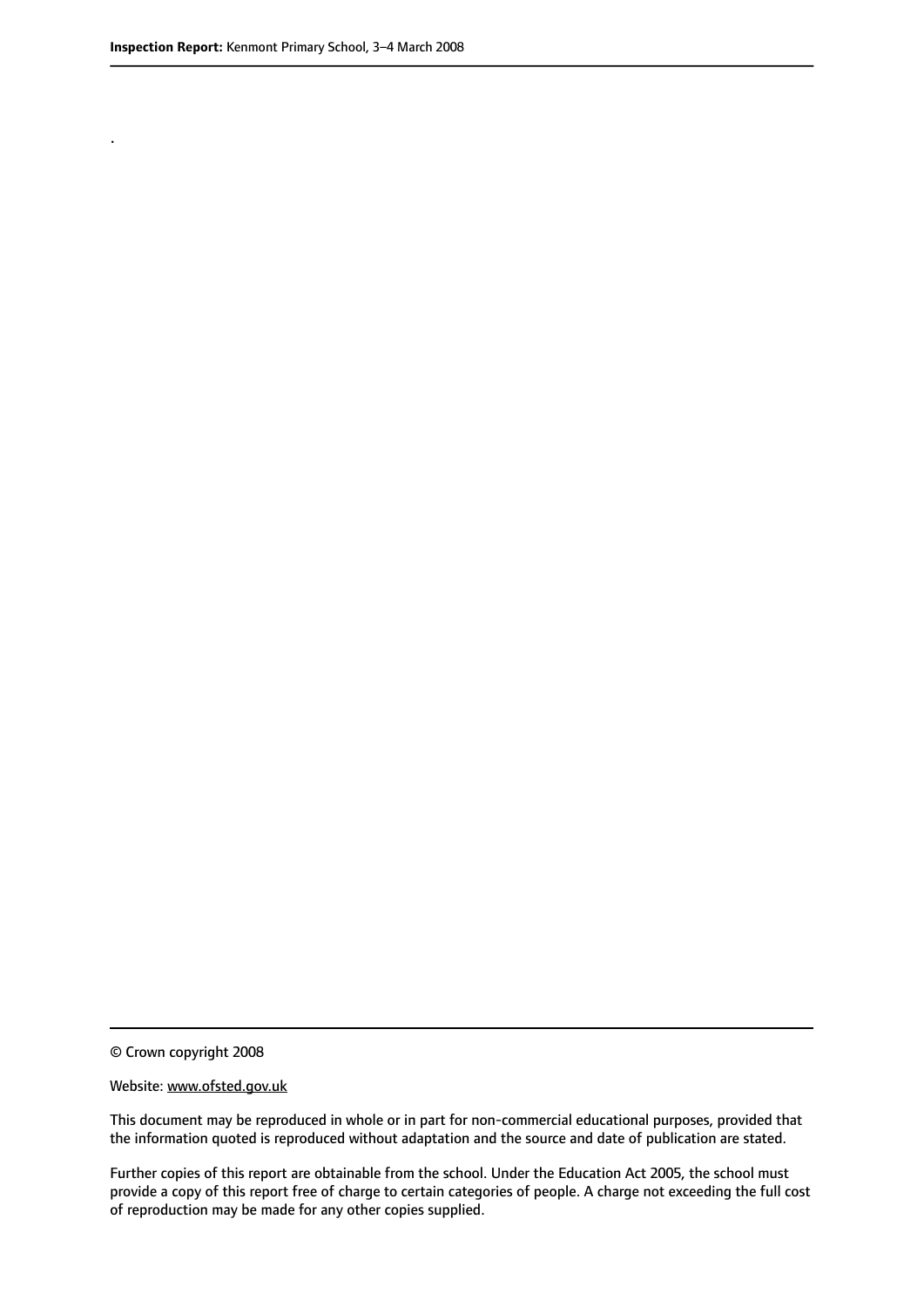# **Introduction**

The inspection was carried out by two Additional Inspectors.

## **Description of the school**

This average size school serves an inner-city area in London. The majority of pupils are from minority ethnic groups mainly of African and Caribbean backgrounds. The proportion of pupils who have home languages other than English is double the national average and about half of these are at an early stage of learning English. About one in every 20 pupils is from a refugee or asylum seeker family. The number of pupils eligible for free school meals and those who receive support for their special educational needs is above average. The numbers of pupils who join and/or leave other than at the normal times are similar to the national average but reducing. The school has obtained several awards including Activemark, as well as achieving Healthy School status. The previous substantive headteacher left in December 2006 after which there were three interim/acting headteachers until the current headteacher took up her post in January 2008.

## **Key for inspection grades**

| Grade 1 | Outstanding  |
|---------|--------------|
| Grade 2 | Good         |
| Grade 3 | Satisfactory |
| Grade 4 | Inadequate   |
|         |              |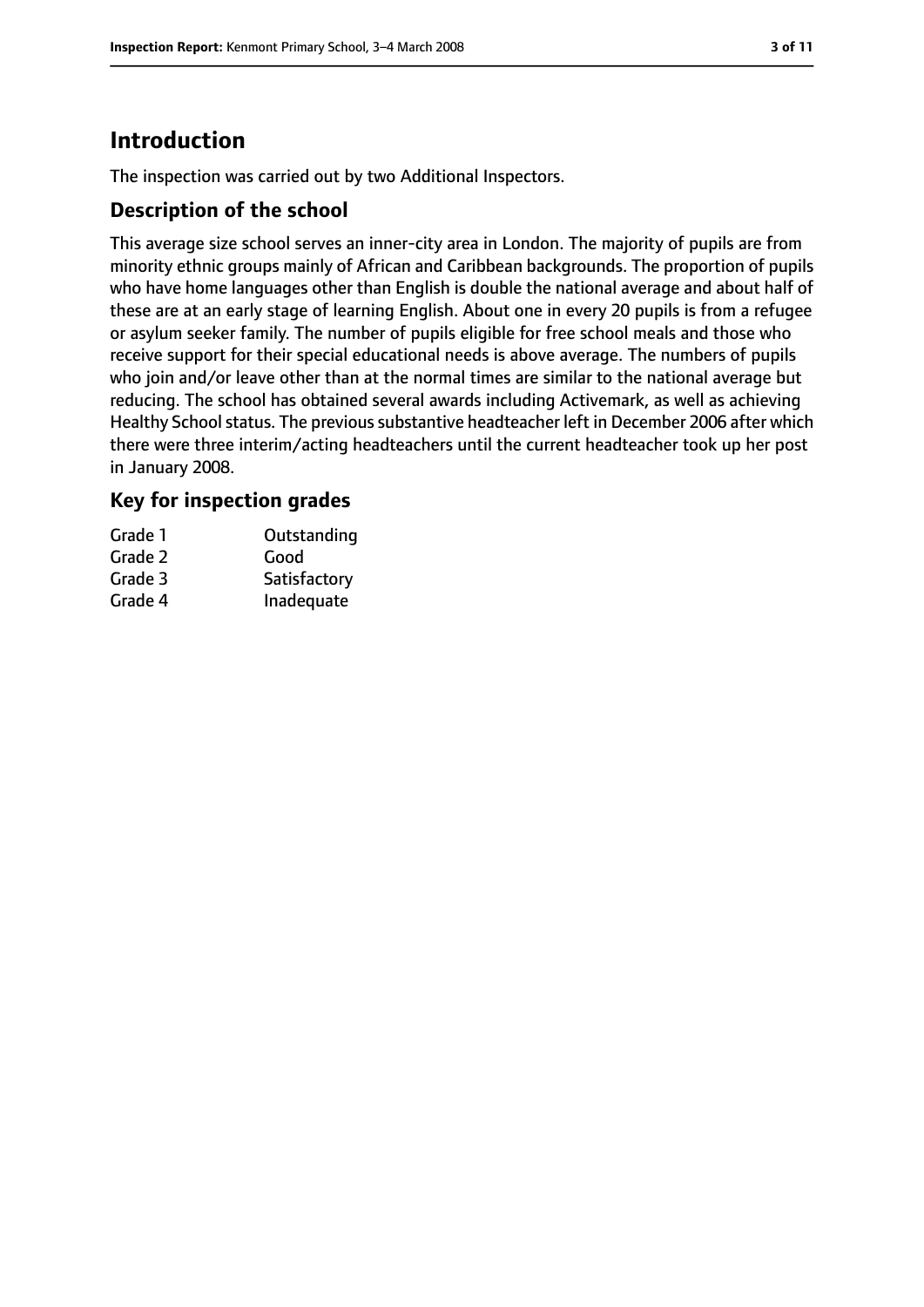# **Overall effectiveness of the school**

#### **Grade: 3**

The school provides a satisfactory education for its pupils. Governors have shown determination in supporting the school and their skills and knowledge have developed well. They have steered the school through a difficult period and they are providing good support to the new headteacher. The school has been supported well by the local authority. Parents are very supportive of the school and one commented, 'staff have done a superb job in keeping the school running without a headteacher'. Although only in postsince January, the new headteacher has gained a good understanding of what needs to be done and has worked well with the existing staff to identify agreed objectives. Although she identified some weaknessesin middle management the issue is already being addressed by giving them time to carry out their management duties and enabling them to develop their skills. The actions she has taken have provided a secure base of satisfactory leadership and management from which the school can now move forward. It has demonstrated a satisfactory capacity to improve.

Children enter the Foundation Stage with skills and abilities which are below expected levels. Standards in the school vary between different year groups. Pupils in Year 6 are working at standards in line with the national average. This is because the older pupils make more rapid progress. Standards in some other classes are lower but the school does not have an accurate picture of the situation. This arises because the school recognises that progress through the school is uneven but does not have accurate information. The formal monitoring and tracking of pupils' progress is inadequate and this prevents challenging targets being set to help raise standards. Records of lesson observations, supported by observations during the inspection, show that children in the Foundation Stage make satisfactory progress. The same records show that in the main school, until recently, there was inadequate progress in some classes. The headteacher has already started introducing procedures to rectify this and now all pupils are making at least satisfactory progress. Achievement is therefore satisfactory overall.

Teaching and learning are satisfactory with much of the teaching improving as a result of improved systems to monitor and support teaching. The curriculum is satisfactory and reflects the cultural diversity of the community it serves. The academic guidance is limited because accurate assessment data is not available in the classroomsto help the teachers match the work to pupils' abilities. Staff have good relationships with pupils and provide good support in lessons. Pupils with specific educational needs and those with English as an additional language are well supported in a caring environment.

Pupils' personal development is good. They enjoy school. They are cared for well and so feel safe. They take advantage of the sporting activities and healthy food available to them and are well aware of ecological issues. Their positive attitudes and good behaviour result in a harmonious environment where they all work and play together. Whilst most pupils attend regularly, not all parents ensure their children arrive to school on time. Pupils' good contribution to the community is reflected by one parent who said, 'the school does so much for the local community and for charities'. The average standards attained by the time pupils leave this school ensure that they are satisfactorily prepared for later life and their economic well-being.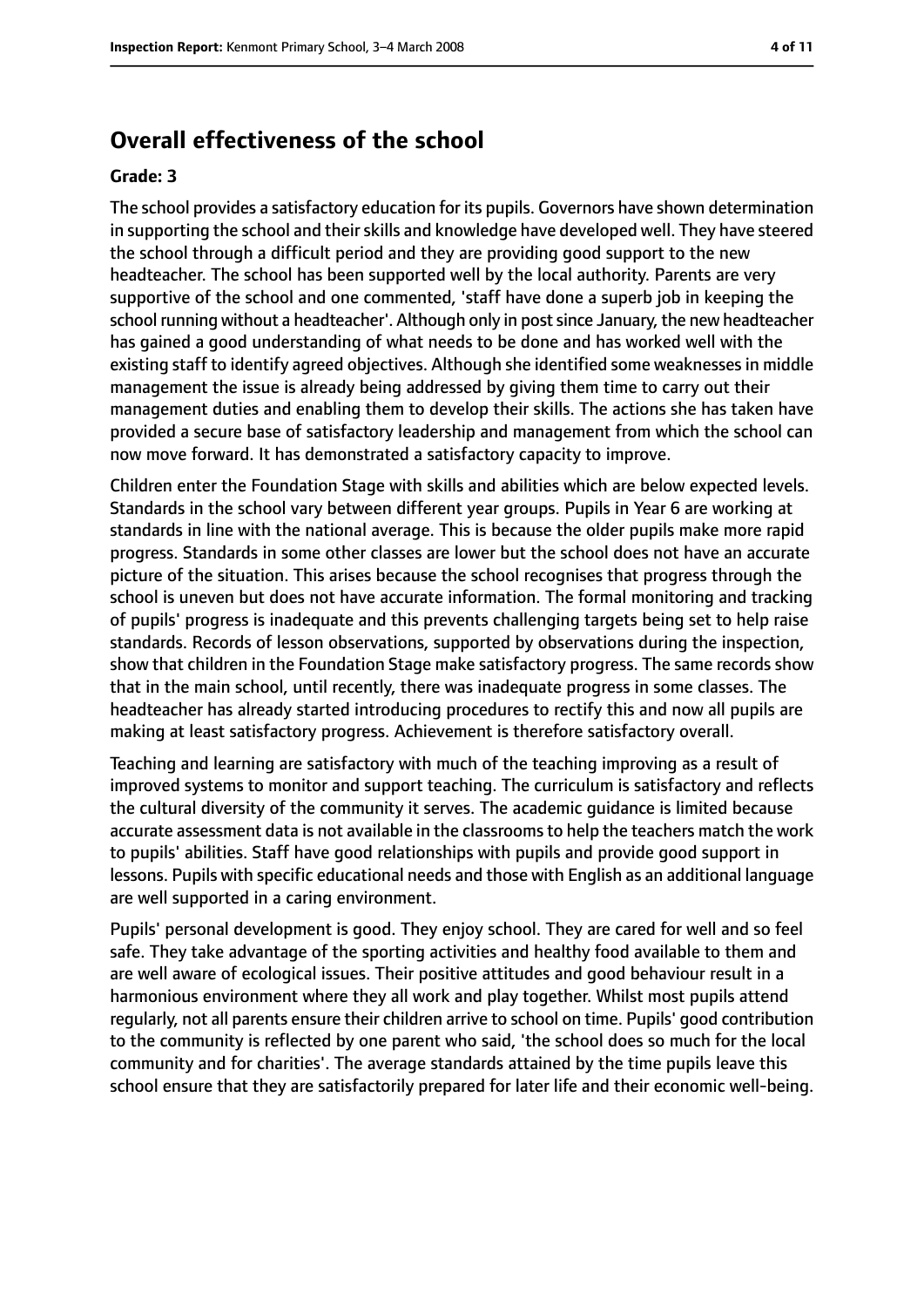# **Effectiveness of the Foundation Stage**

#### **Grade: 3**

Children's standards when they enter the Foundation Stage are below expectations with particularly low skills in literacy and language. All children, including the high proportion who are new to English, are making satisfactory progress in lessons where teaching is at least satisfactory. Standards at the end of the Foundation Stage are still below those expected for their age. Children settle well into the daily routines of the class helped by the effective links the school has with parents. Children are happy and enjoy their learning. They learn to co-operate with each other and work together well. Relationships are good between children and with adults.

Inadequacies in the leadership and management of the Foundation Stage are now being addressed. Until very recently, there was no system for assessing children and recording their progress. This makes it difficult for teachers to accurately know what children need to do to improve further and to set work that matches their abilities. Planning has improved recently with regular support from a specialist adviser. Now, indoor and outdoor activities are planned, reflecting the areas of learning. Resources are generally satisfactorily used to develop children's independent learning skills but adult-intervention in their learning is often limited.

# **What the school should do to improve further**

- Establish effective systems in Years 1 to 6 for tracking and monitoring the progress made by pupils.
- Through further professional development, enable staff in the Foundation Stage to understand how to assess children's knowledge and ability so that they can match activities to the needs of all pupils.
- Ensure the quality of marking and the use of assessment data are used to provide good guidance to all pupils to help them achieve challenging targets.

A small proportion of the schools whose overall effectiveness is judged satisfactory but which have areas of underperformance will receive a monitoring visit by an Ofsted inspector before their next section 5 inspection.

# **Achievement and standards**

#### **Grade: 3**

Children enter the Foundation Stage with skills and knowledge below expected levels and make satisfactory progress. Data about progress is limited within the school. The school's monitoring shows that there have been weaknesses in the teaching which accounts for some of the slower progress. In some years this meant that standards in the end of Year 2 assessments were exceptionally low. These weaknesses are now being remedied. However, pupils in the current Year 2 and the current Year 3 still have below average standards. In the 2007 tests for Year 6 pupils, standards were in line with the national average. These pupils made good progress overall. However, the evidence from lessons confirms the school's view based on their own lesson observations that progress is currently satisfactory overall with more rapid progress in Years 5 and; 6.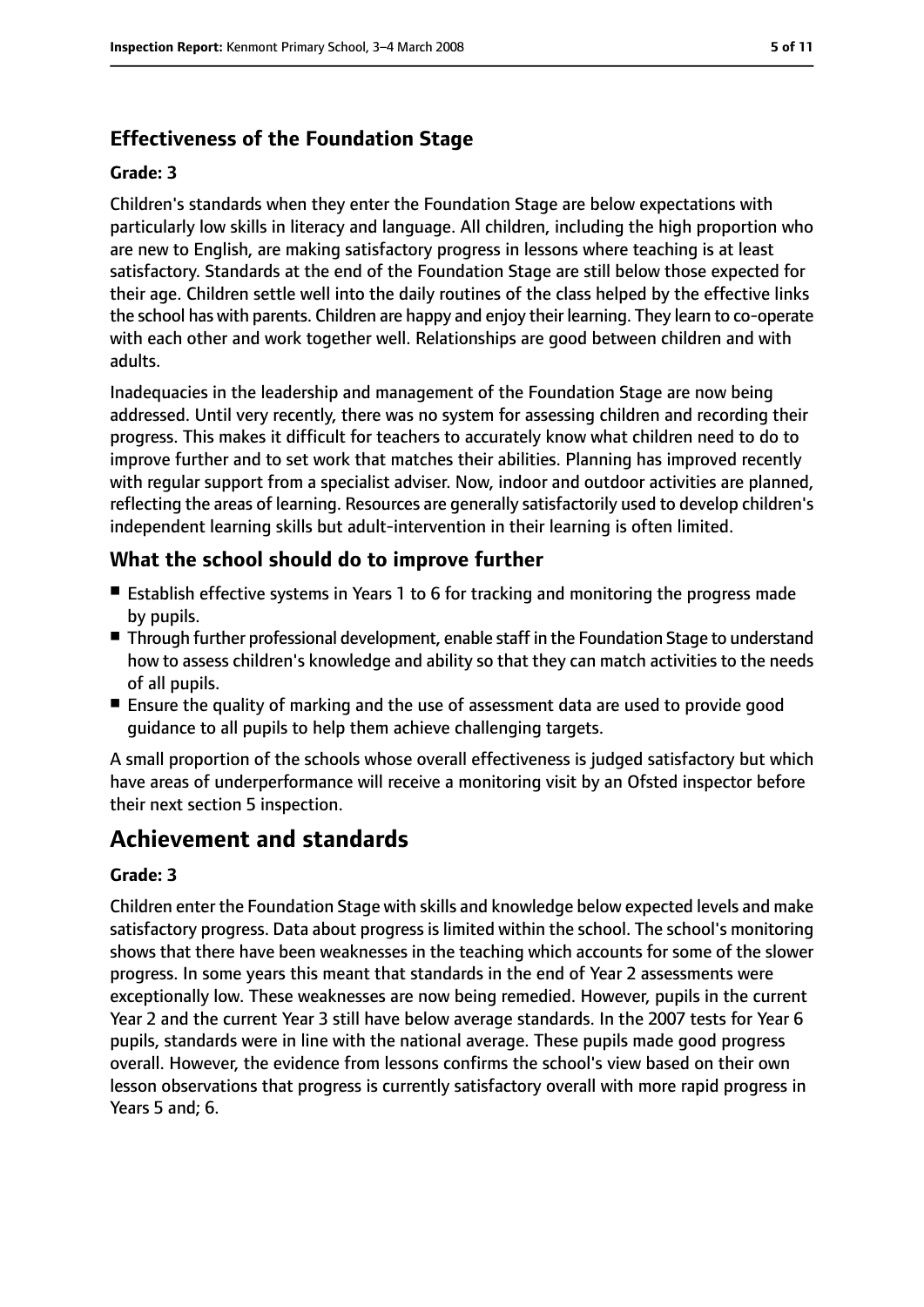# **Personal development and well-being**

#### **Grade: 2**

The school operates as a harmonious community where pupils can enjoy their learning. The spiritual, moral, social and cultural development is good overall with pupils having good attitudes to learning, good relationships, showing respect and being well mannered in a school where there is a rich cultural diversity. Recently introduced procedures to promote good behaviour have been effective. Behaviour in lessons is good, ensuring that all pupils can learn in a safe and happy environment. Bullying and racial incidents are extremely rare but if they occur are dealt with well. There have been a few short-term exclusions resulting from a raising of expectations. A number of pupils arrive late for school but the school has introduced rigorous procedures to encourage parents to bring the children on time. It is too soon to say whether the new measures are effective.

# **Quality of provision**

## **Teaching and learning**

#### **Grade: 3**

There has been some ongoing difficulty with recruitment but all the teachers appointed within the school are delivering at least satisfactory lessons and some significantly better ones. The impact of the better teaching since the start of the year is beginning to show. Teachers have good subject knowledge and pupils' good behaviour and positive attitudes to learning ensure that all pupils can learn and make at least satisfactory progress. Teachers are generally clear on their expectations and pupils are keen to participate and take on responsibilities during the lesson. Generally, there is a failure to match tasks well enough to pupils' abilities and more able pupils are often not challenged. This is because teachers do not have access to a secure and accurate record of the pupils' attainment. However, in the best lesson there were high expectations and there was on-going challenge for all pupils. This was possible because the teacher was a well-established teacher within the school who was well aware of pupils' abilities without the need for formal records. Marking of work is variable in quality and the use of targets is underdeveloped.

## **Curriculum and other activities**

#### **Grade: 3**

The curriculum is satisfactory and there is a good contribution by a wide range of well-supported, extra-curricular activities. It is broad and reflects the cultural diversity of the community it serves but does not fully meet the needs of the full range of abilities of pupils. Provision for pupils who need extra help with their learning is satisfactory. Safe and healthy lifestyles are promoted effectively through the Healthy School programme. There is much enjoyment and creativity within the curriculum. The school provides a good range of enrichment activities to interest pupils and enhance their personal development. Pupils regularly visit museums, galleries, theatres and places of interest, linked to the subjects of the curriculum. Pupils in Year 6 learn French and the good provision in arts, music and drama supports pupils' cultural development well. The use of literacy, numeracy and information and communications technology in other subjects is not planned across the school to ensure optimum use of these skills, particularly to improve writing.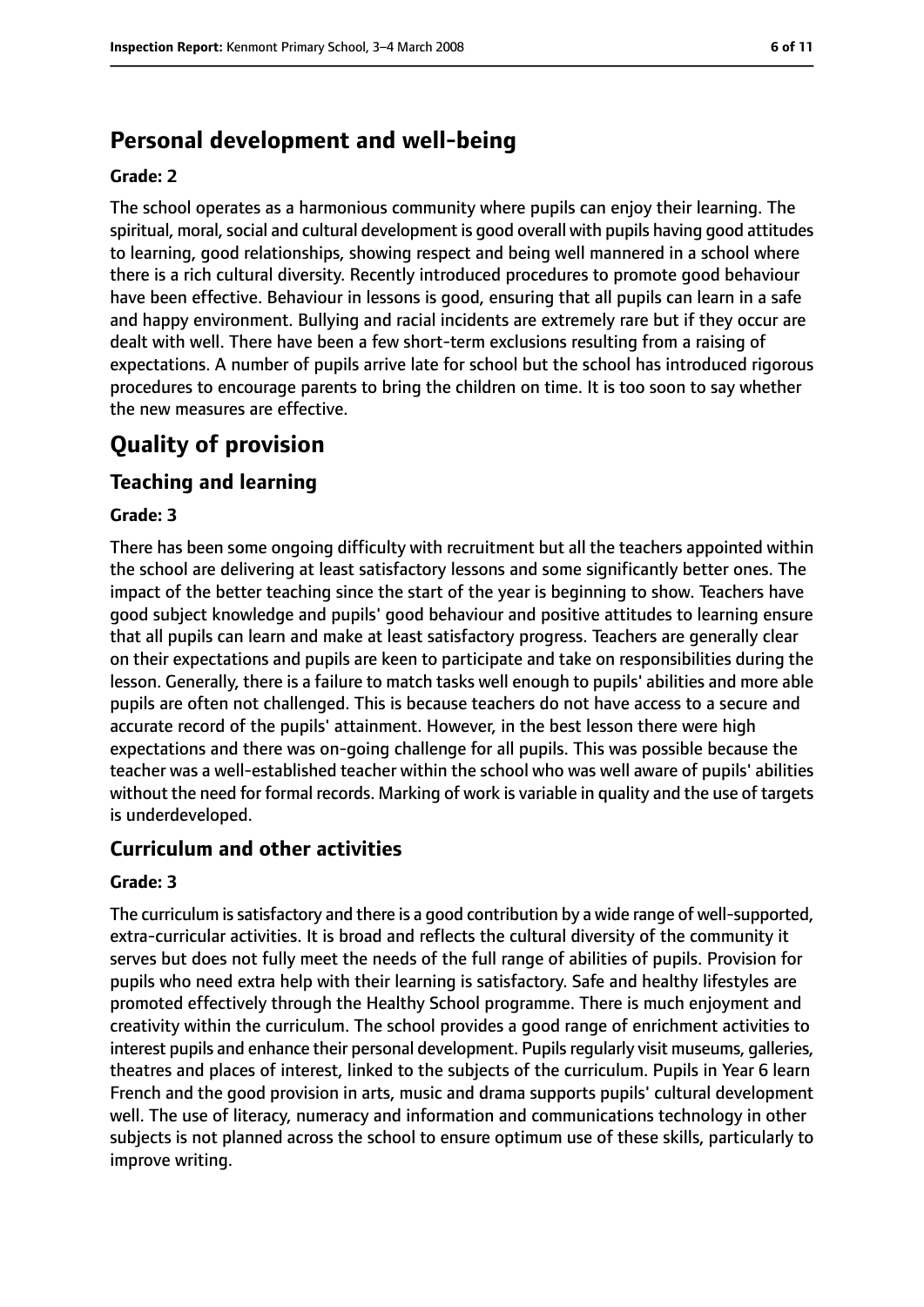#### **Care, guidance and support**

#### **Grade: 3**

Daily procedures to ensure that pupils are looked after are good and this is reflected by pupils' personal development being good. The school is a well-maintained and safe place. Risk assessments are in place for school journeys and off-site activities. Procedures to support vulnerable pupils are all in place including appropriate links with external agencies. Records for these pupils have been kept up to date during recent leadership changes. Although there is not currently a full time coordinator for pupils who need extra help with their learning these pupils are well supported. Academic support and guidance in the classroom is satisfactory. Inadequacies in monitoring and tracking pupils' progress prevent teachers being secure in knowing what progress has been made in the past.

### **Leadership and management**

#### **Grade: 3**

The new headteacher has had an immediate impact on motivating staff and putting in place management systems that have been missing or were ineffective. Governors have developed into a knowledgeable and active group who are determined to drive the school forward. Middle managers, whose role was underdeveloped, have now been given time to do their job and systems introduced to ensure accountability. Their professional development is now being supported. The local authority is supporting the leadership team well and with its help the leadership and management is satisfactory whilst suitable appointments are made to fill vacancies in the leadership team. There is a shared vision within the school and staff are working together to address the areas of weakness in the school. Foundation Stage leadership is being well supported by the local authority but currently the impact is not sufficiently evident. Because of the inadequate tracking and assessment systems targets are not used effectively to raise standards.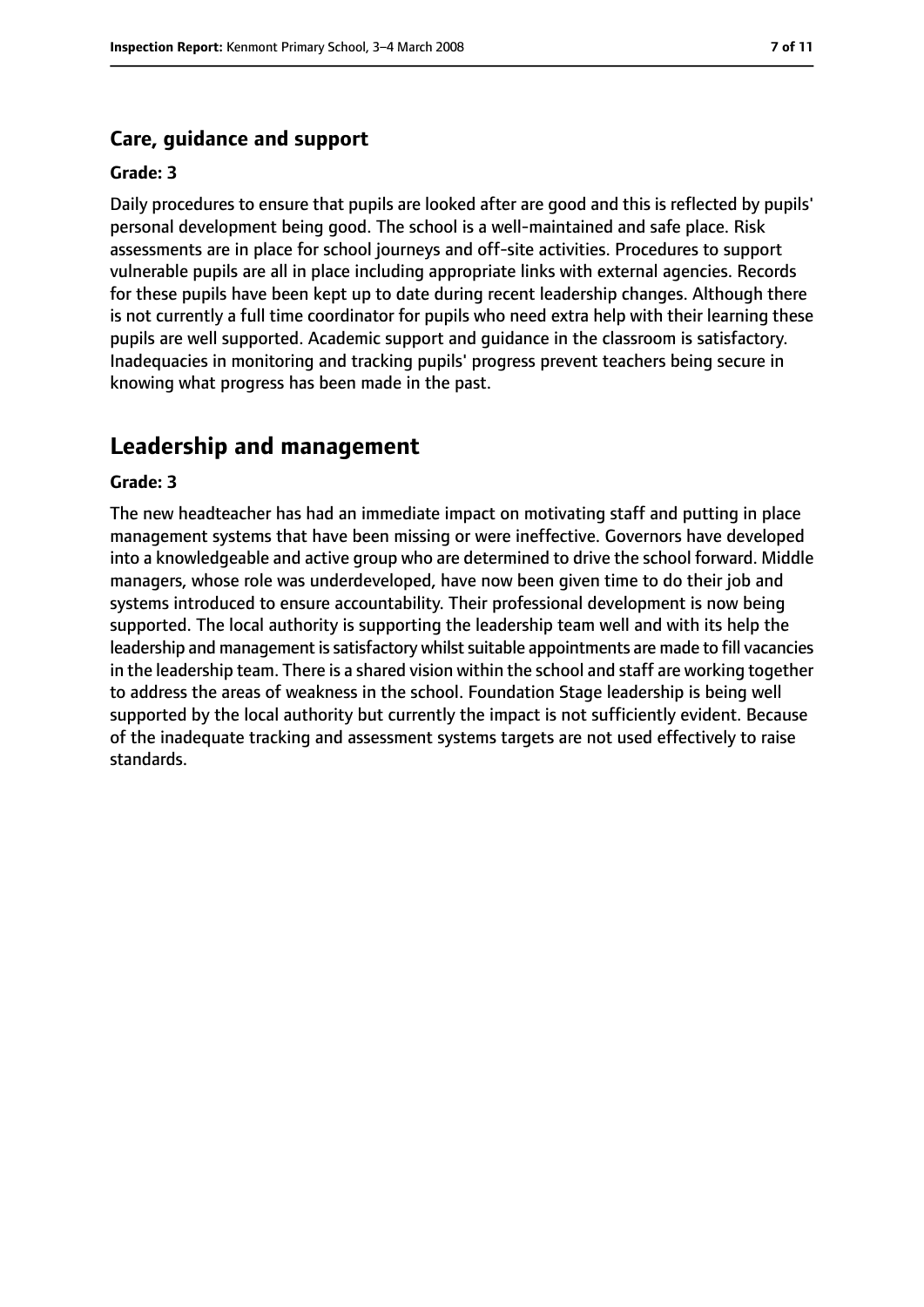**Any complaints about the inspection or the report should be made following the procedures set out in the guidance 'Complaints about school inspection', which is available from Ofsted's website: www.ofsted.gov.uk.**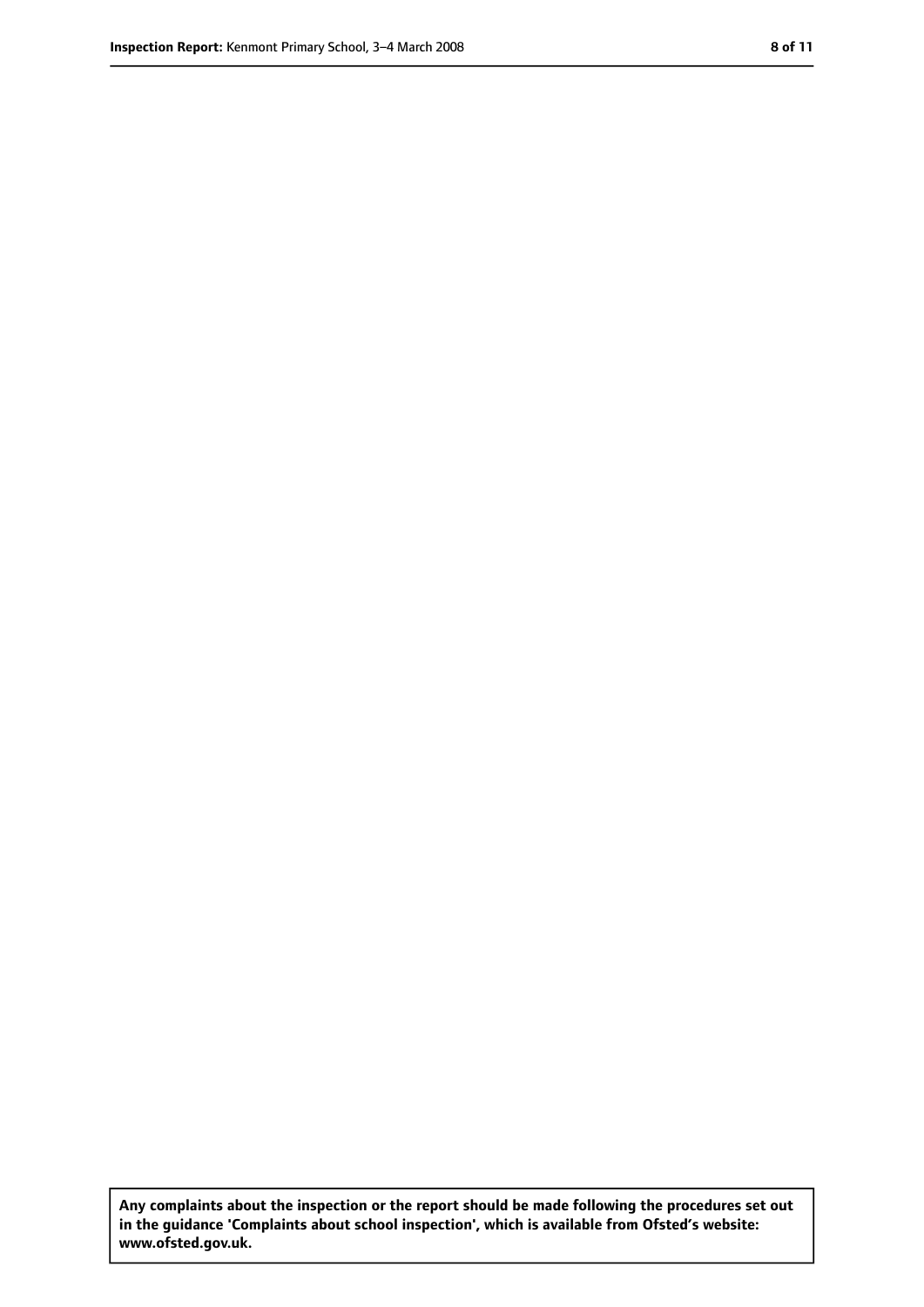#### **Annex A**

# **Inspection judgements**

| $^{\backprime}$ Key to judgements: grade 1 is outstanding, grade 2 good, grade 3 satisfactory, and | <b>School</b>  |
|----------------------------------------------------------------------------------------------------|----------------|
| arade 4 inadequate                                                                                 | <b>Overall</b> |

# **Overall effectiveness**

| How effective, efficient and inclusive is the provision of education, integrated<br>care and any extended services in meeting the needs of learners? |     |
|------------------------------------------------------------------------------------------------------------------------------------------------------|-----|
| Effective steps have been taken to promote improvement since the last<br>inspection                                                                  | Yes |
| How well does the school work in partnership with others to promote learners'<br>well-being?                                                         |     |
| The effectiveness of the Foundation Stage                                                                                                            |     |
| The capacity to make any necessary improvements                                                                                                      |     |

## **Achievement and standards**

| How well do learners achieve?                                                                               |  |
|-------------------------------------------------------------------------------------------------------------|--|
| The standards <sup>1</sup> reached by learners                                                              |  |
| How well learners make progress, taking account of any significant variations between<br>groups of learners |  |
| How well learners with learning difficulties and disabilities make progress                                 |  |

# **Personal development and well-being**

| How good is the overall personal development and well-being of the<br>learners?                                  |  |
|------------------------------------------------------------------------------------------------------------------|--|
| The extent of learners' spiritual, moral, social and cultural development                                        |  |
| The extent to which learners adopt healthy lifestyles                                                            |  |
| The extent to which learners adopt safe practices                                                                |  |
| How well learners enjoy their education                                                                          |  |
| The attendance of learners                                                                                       |  |
| The behaviour of learners                                                                                        |  |
| The extent to which learners make a positive contribution to the community                                       |  |
| How well learners develop workplace and other skills that will contribute to<br>their future economic well-being |  |

# **The quality of provision**

| How effective are teaching and learning in meeting the full range of the<br>learners' needs?          |  |
|-------------------------------------------------------------------------------------------------------|--|
| How well do the curriculum and other activities meet the range of needs<br>and interests of learners? |  |
| How well are learners cared for, guided and supported?                                                |  |

 $^1$  Grade 1 - Exceptionally and consistently high; Grade 2 - Generally above average with none significantly below average; Grade 3 - Broadly average to below average; Grade 4 - Exceptionally low.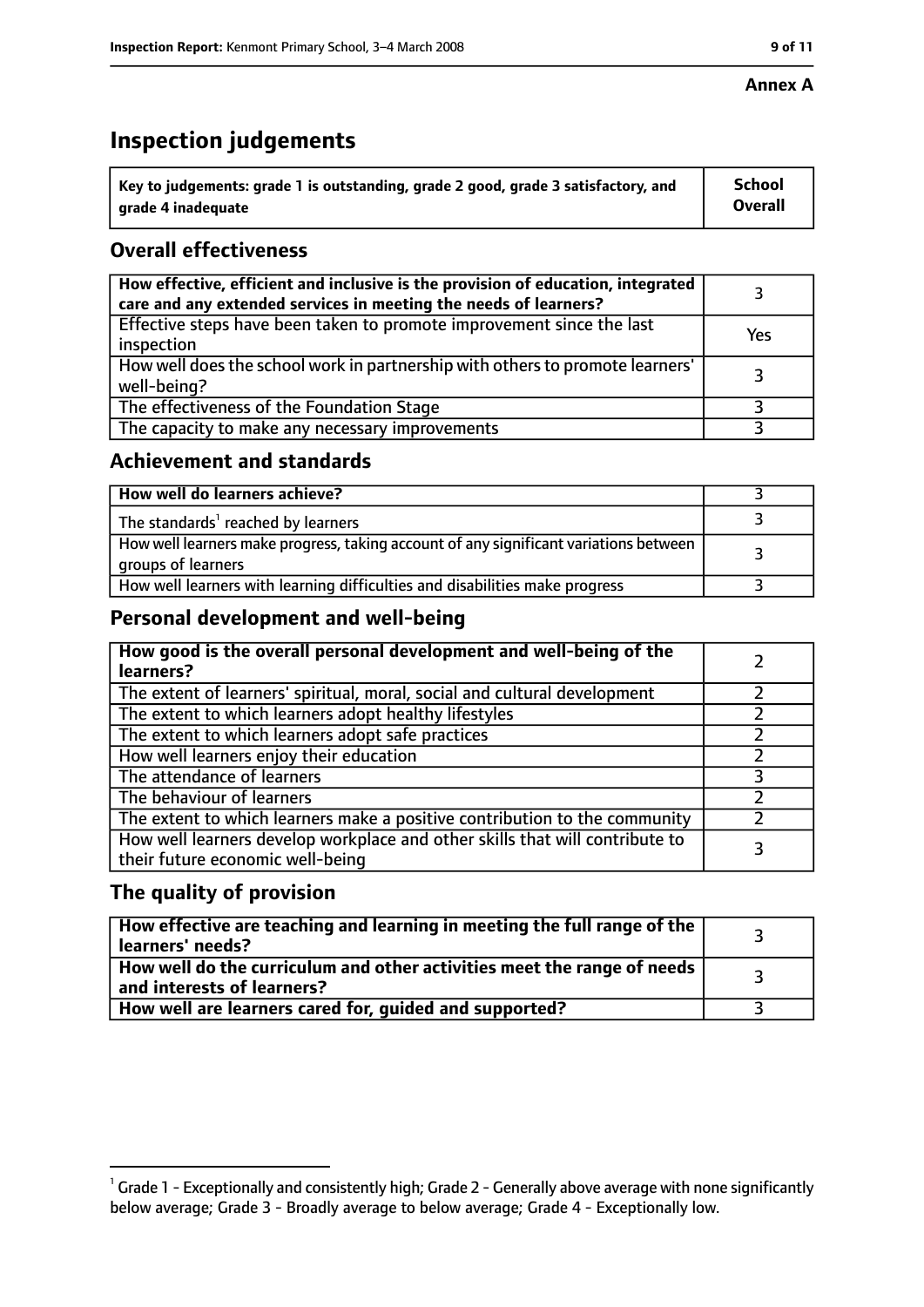# **Leadership and management**

| How effective are leadership and management in raising achievement<br>and supporting all learners?                                              |     |
|-------------------------------------------------------------------------------------------------------------------------------------------------|-----|
| How effectively leaders and managers at all levels set clear direction leading<br>to improvement and promote high quality of care and education |     |
| How effectively leaders and managers use challenging targets to raise standards                                                                 |     |
| The effectiveness of the school's self-evaluation                                                                                               | 3   |
| How well equality of opportunity is promoted and discrimination tackled so<br>that all learners achieve as well as they can                     | 3   |
| How effectively and efficiently resources, including staff, are deployed to<br>achieve value for money                                          | 3   |
| The extent to which governors and other supervisory boards discharge their<br>responsibilities                                                  |     |
| Do procedures for safequarding learners meet current government<br>requirements?                                                                | Yes |
| Does this school require special measures?                                                                                                      | No  |
| Does this school require a notice to improve?                                                                                                   | No  |